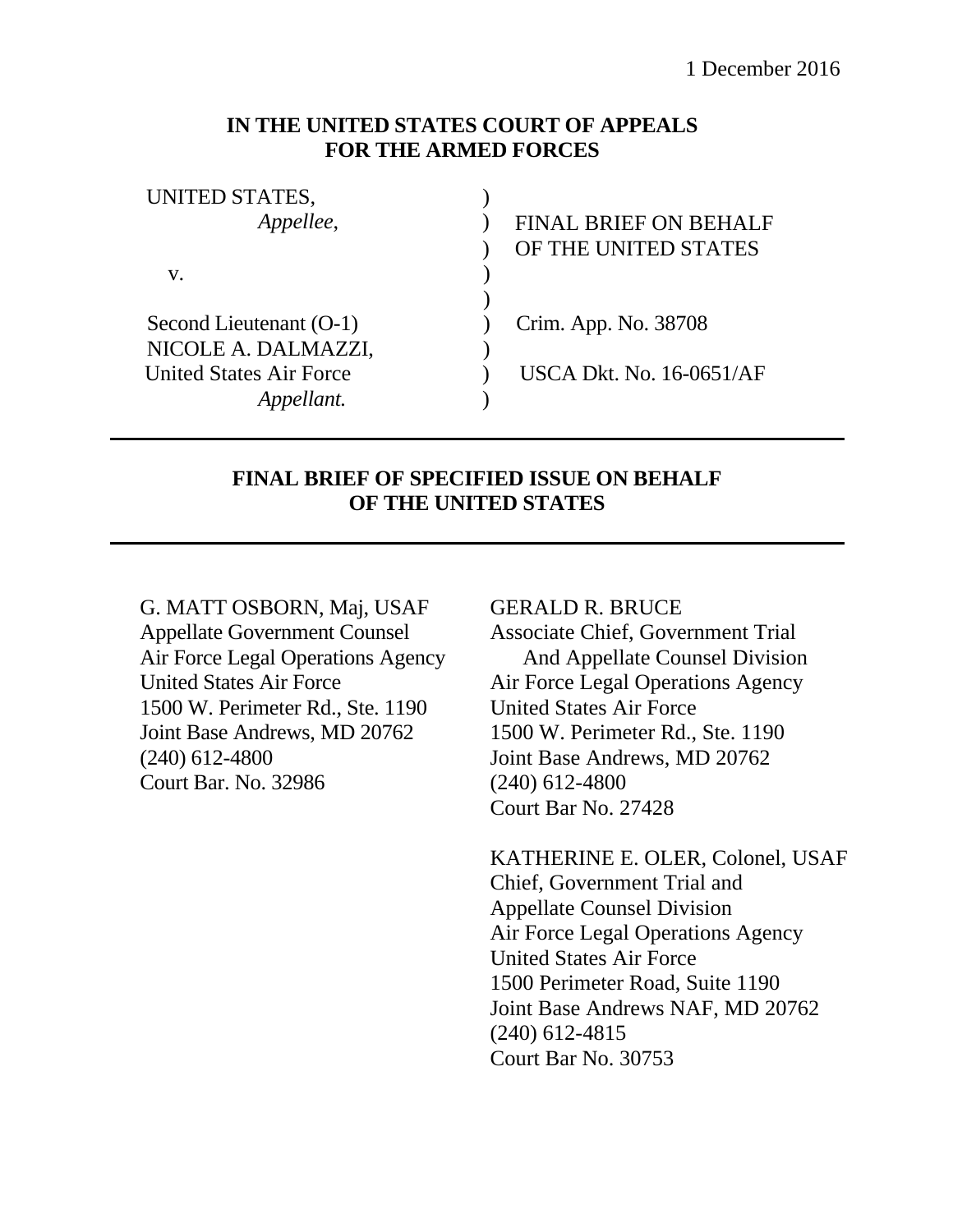## **IN THE UNITED STATES COURT OF APPEALS FOR THE ARMED FORCES**

| <b>FINAL BRIEF ON BEHALF</b>    |
|---------------------------------|
| OF THE UNITED STATES            |
|                                 |
|                                 |
| Crim. App. No. 38708            |
|                                 |
| <b>USCA Dkt. No. 16-0651/AF</b> |
|                                 |
|                                 |

## **TO THE HONORABLE, THE JUDGES OF THE UNITED STATES COURT OF APPEALS FOR THE ARMED FORCES**

### **SPECIFIED ISSUE**

**WHETHER THE ISSUES GRANTED FOR REVIEW ARE MOOT WHERE THE RECORD REFLECTS THAT: MARTIN T. MITCHELL TOOK AN OATH PURPORTING TO INSTALL HIM AS A JUDGE OF THE U.S. COURT OF MILITARY COMMISSION REVIEW (CMCR) ON MAY 2, 2016; THE AIR FORCE COURT OF CRIMINAL APPEALS (AFCCA) ISSUED AN OPINION IN THE UNDERLYING CASE WITH JUDGE MITCHELL PARTICIPATING IN HIS CAPACITY AS AN AFCCA JUDGE ON MAY 12, 2016; AND THE PRESIDENT DID NOT APPOINT MITCHELL TO THE CMCR UNTIL MAY 25, 2016.** 

### **STATEMENT OF STATUTORY JURISDICTION**

The Air Force Court of Criminal Appeals (AFCCA) reviewed this case

pursuant to Article 66, UCMJ. This Court has jurisdiction to review this case

under Article 67(a)(3), UCMJ.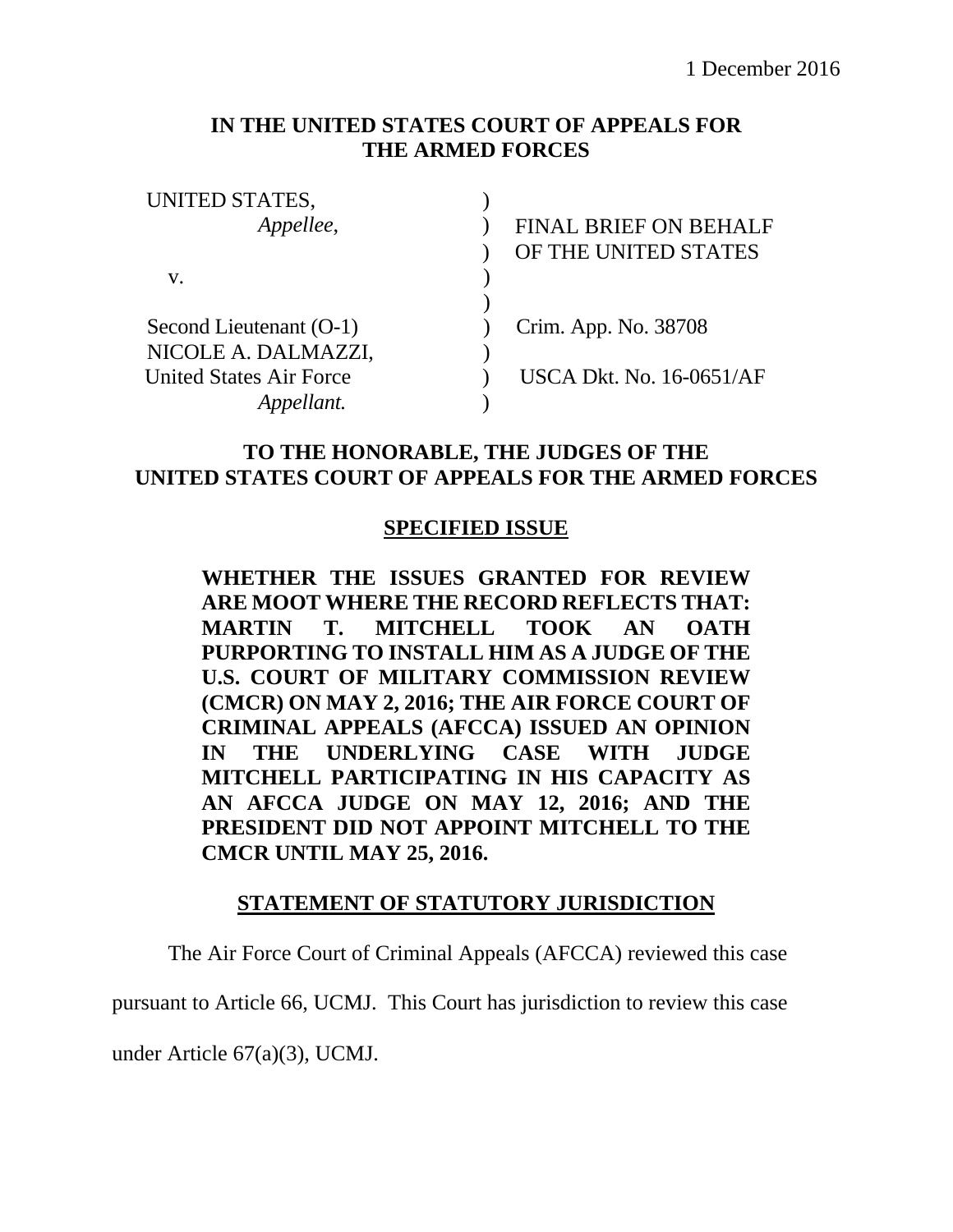### **STATEMENT OF THE CASE**

Colonel Martin Mitchell became an appellate military judge at the Air Force

Court of Criminal Appeals (AFCCA) in June 2013 after being assigned by The

Judge Advocate General. (J.A. at 40.) On 28 October 2014, Secretary of Defense

Chuck Hagel assigned Colonel Mitchell to the United States Court of Military

Commission Review (C.M.C.R.) as an appellate military judge pursuant to 10

U.S.C. §950f(b)(2). (J.A. at 40.) On 11 March 2016, the President of the United

States nominated Colonel Mitchell to the C.M.C.R. in the following fashion:

THE FOLLOWING NAMED OFFICER FOR APPOINTMENT IN THE GRADE INDICATED IN THE UNITED STATES AIR FORCE *AS AN APPELLATE MILITARY JUDGE* ON THE UNITED STATES COURT OF MILITARY COMMISSION REVIEW UNDER TITLE 10 U.S.C. SECTION 950F(B)(3). IN ACCORDANCE WITH *THEIR CONTINUED STATUS AS AN APPELLATE MILITARY JUDGE PURSUANT TO THEIR ASSIGNMENT BY THE SECRETARY OF DEFENSE AND UNDER 10 U.S.C. SECTION 950F(B)(2)*, WHILE SERVING ON THE UNITED STATES COURT OF MILITARY COMMISSION REVIEW, ALL UNLAWFUL INFLUENCE PROHIBITIONS REMAIN UNDER 10 U.S.C. SECTION 949B(B).

### *To be colonel*

## MARTIN T. MITCHELL

(J.A. at 71.) (emphasis added). On 28 April 2016, the Senate confirmed Colonel

Mitchell's nomination. (J.A. at 73.).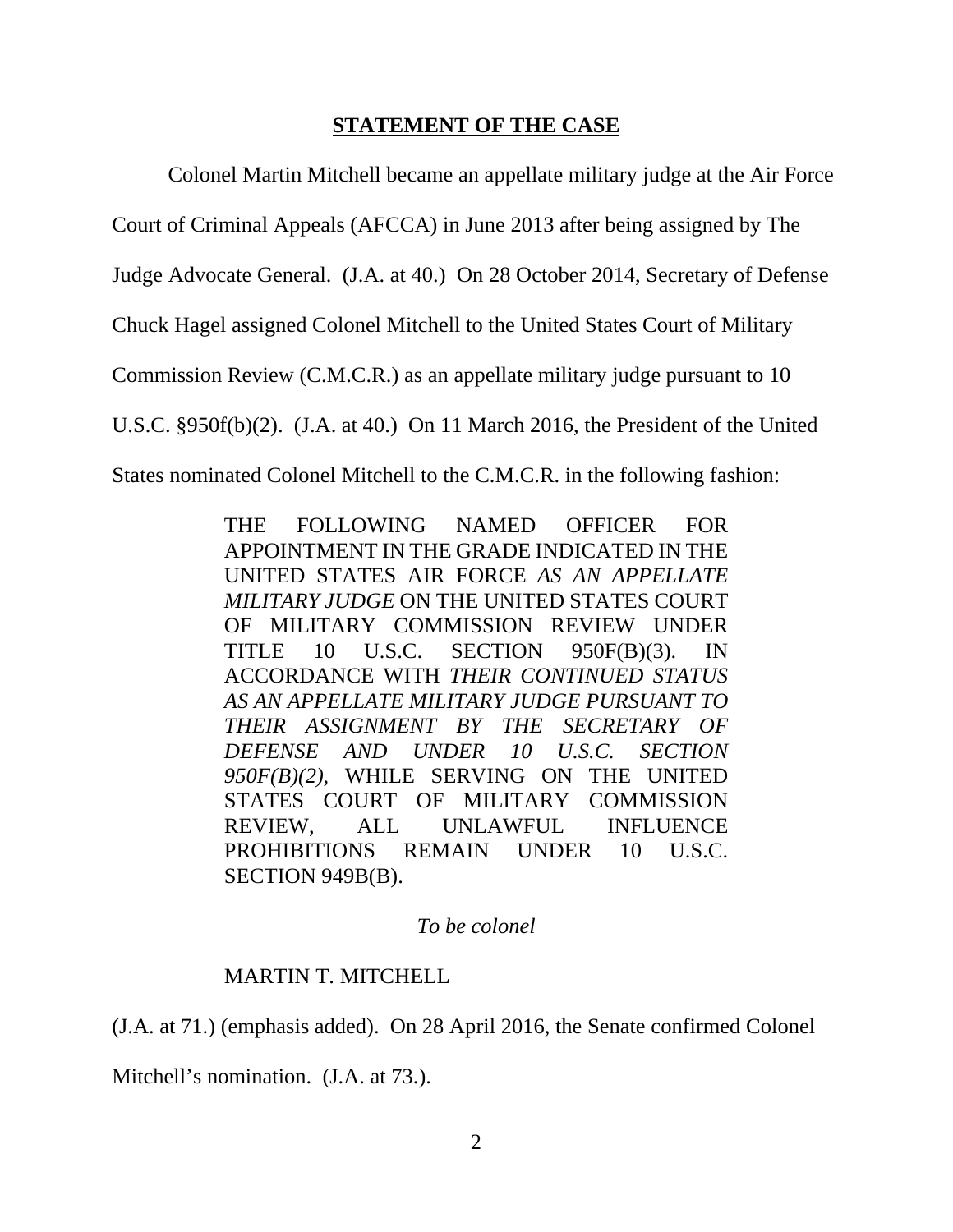Fourteen days later, on 12 May 2016, AFCCA issued its opinion in this case affirming Appellant's findings and sentence. *See* United States v. Dalmazzi, ACM 38708 (A.F. Ct. Crim. App. 12 May 2016).

On 25 May 2016, 13 days after AFCCA issued its opinion in this case, the President appointed Colonel Mitchell to the C.M.C.R.

#### **SUMMARY OF ARGUMENT**

As Colonel Mitchell was not appointed by the President to the C.M.C.R. until after the AFCCA issued its opinion in Appellant's case, the two issues granted in this case are moot.

#### **ARGUMENT**

### **THE TWO ISSUES GRANTED IN THIS CASE ARE MOOT.**

From the outset, the Government has argued, and continues to argue, that Colonel Mitchell's appointment by the President to be a C.M.C.R. appellate military judge in no way affected his ability to either sit as one of the AFCCA judges on the panel that decided Appellant's case (Original Granted Issue 1); or that his service on both courts violated the Appointments Clause (Original Granted II).

However, *in arguendo*, if Colonel Mitchell's appointment to the C.M.C.R. did affect either of the questions in the two originally granted issues in some fashion, such an affect is moot in this case since Colonel Mitchell was not yet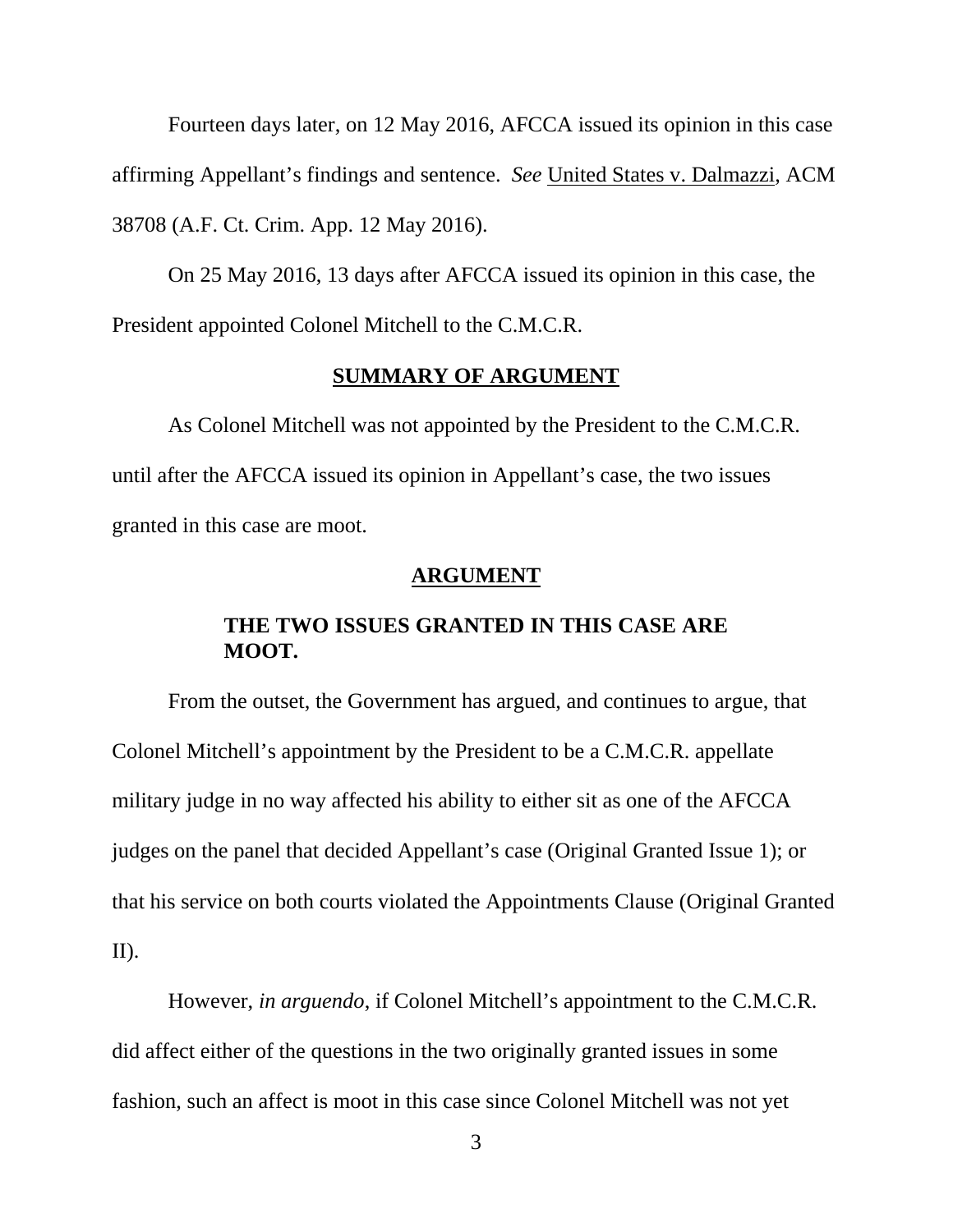appointed to the C.M.C.R. when he participated in the AFCCA decision of

Appellant's case.

In Dysart v. United States, 369 F.3d, 1303, 1311 (Fed. Cir. 2004), the

Federal Circuit Court of Appeals provided the following detailed background on

the appointment process, much of which is cited directly from Marbury v.

Madison, 5 U.S. 137, 155-56 (1803):

The Constitution provides that the President has the authority to nominate and, "by and with the Advice and Consent of the Senate," to appoint "Officers of the United States." U.S. Const. art. II, § 2, cl. 2. Three separate actions are ordinarily required for a person to be appointed to office pursuant to this provision: the President's nomination, confirmation by the Senate, and the President's appointment after Senate confirmation. *See*  Marbury v. Madison, 5 U.S. 137, 155-56 (1803). In accordance with this process, the President first selects a nominee and sends the nomination to the Senate. The Senate acts on the nomination and determines whether or not to confirm the nominee. If the nominee is confirmed, the President appoints the officer and signs a commission or performs some other public act as evidence of the officer's appointment. *See* Id. at 157.

The Court is **Dysart** continued its analysis by citing to an early

opinion of the United States Attorney General which stated:

To constitute an appointment under [Article II], it is necessary--1st, that the President should nominate the person proposed to be appointed; 2d, that the Senate should advise and consent that the nominee should be appointed; and, 3d, that, in pursuance of such nomination and such advice and consent, the appointment should be actually made.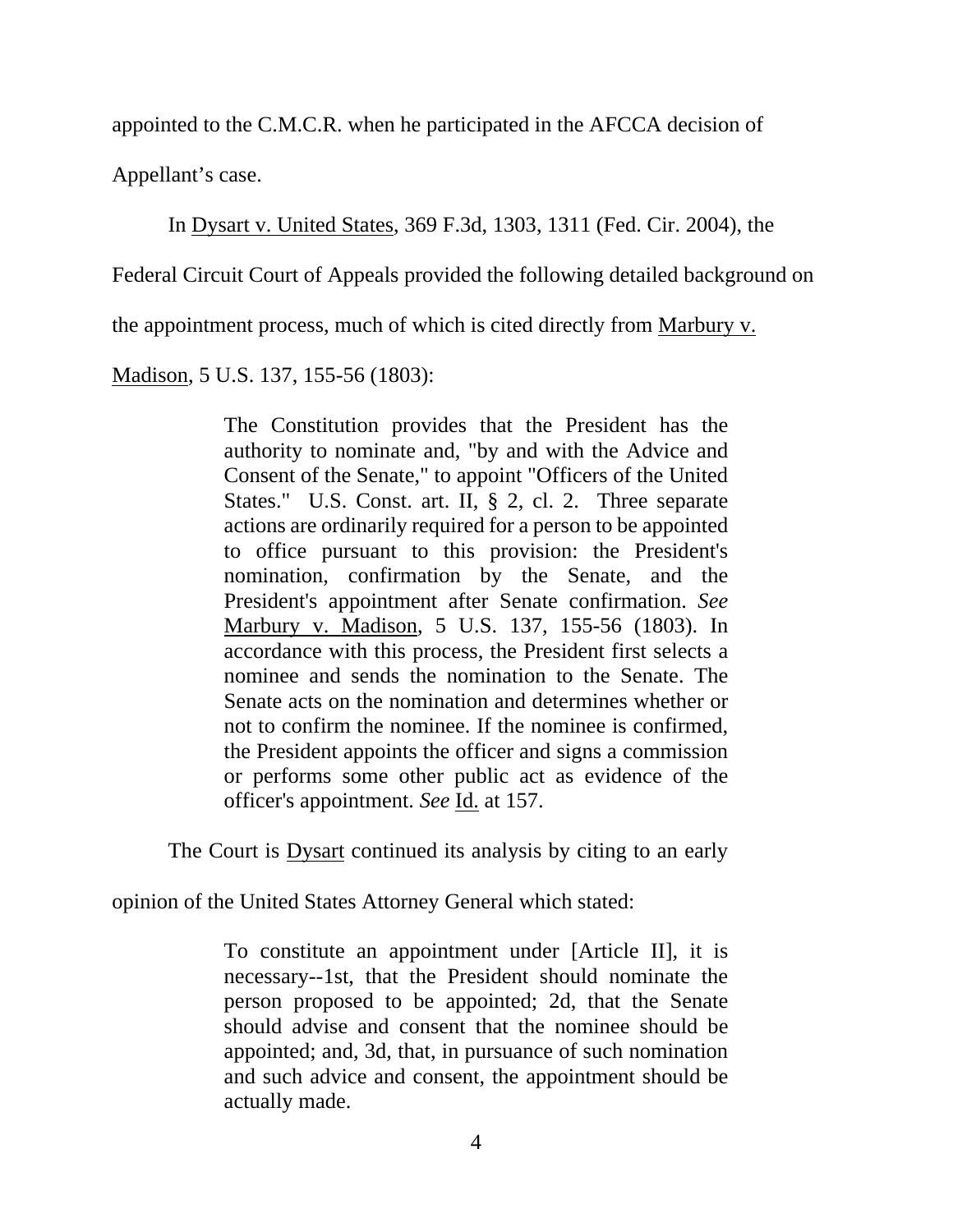The nomination is not an appointment; nor is that nomination followed by the signification of the advice and consent of the Senate, that it should be made sufficient of themselves to confer upon a citizen an office under the constitution. They serve but to indicate the purpose of the President to appoint, and the consent of the Senate that it should be effectuated; but they do not divest the executive authority of the discretion to withhold the actual appointment from the nominee. To give a public officer the power to act as such, an appointment must be made in pursuance of the previous nomination and advice and consent of the Senate, the commission issued being the evidence that the purpose of appointment signified by the nomination has not been changed. 4 Op. Atty. Gen. 217, 219-20 (1843).

Referring back to Marbury and its effect on judicial officers, the

Dysart opinion continued:

. . . .

For judicial officers, such as those involved in Marbury itself, the appointment is manifested by the President's signing of a commission. *See also* United States v. Le Baron, 60 U.S. 73, 78, (1856). However, the granting of a commission is not always required for a Presidential appointment. The Court noted that, "in order to determine whether [an officer] is entitled to [a] commission, it becomes necessary to enquire whether he has been appointed to the office." Marbury, 5 U.S. at 155. The Court ruled:

The appointment being the sole act of the president, must be completely evidenced, when it is shown that he has done every thing to be performed by him.

Some point of time must be taken when the power of the executive over an officer . . . must cease. That point of time must be when the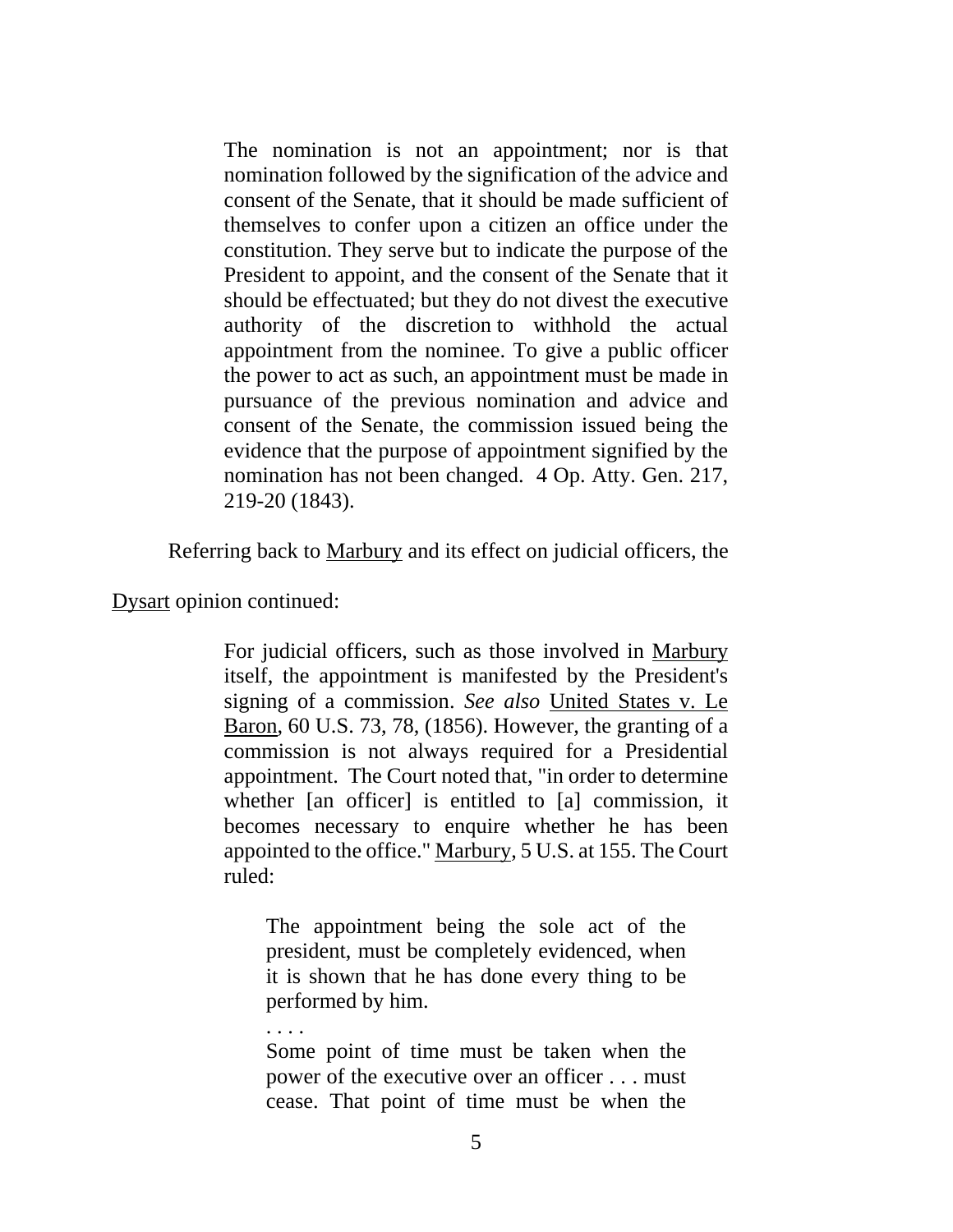constitutional power of appointment has been exercised. And this power has been exercised when the last act, required from the person possessing the power, has been performed. Id. at 157.

In Marbury, the "last act to be done by the president" to show that Marbury had in fact been appointed was "the signature of the commission." Id. However, the Court noted that, "if an appointment was to be evidenced by any public act, other than the commission, the performance of such public act would create the officer." Id. at 156.

Dysart, 369 F.3d at 1311-12.<sup>1</sup> As Judge Marshall stated in Marbury, such an

appointment is "evidenced by an open, unequivocal act" by the person making the

appointment. Marbury, 5 U.S. at 157.

 $\overline{a}$ 

In this case, the only evidence of any act by the President to actually appoint

Colonel Mitchell to the C.M.C.R. after the Senate's confirmation of Colonel

Mitchell's nomination is the Certificate of Appointment signed by the President on

25 May 2016. The record is devoid of any evidence that the President exercised

his constitutional power of appointment by performing a "public act," an "open,

unequivocal act," or any other such action to actually effectuate Colonel Mitchell's

<sup>&</sup>lt;sup>1</sup> In <u>Dysart</u>, the President removed the plaintiff naval officer from the promotion list for the grade of rear admiral. The officer sued asserting that he had been automatically promoted before the president's removal and was entitled to the corresponding pay and benefits. Even though the naval officer had been nominated by the President, confirmed by the Senate, and placed on the promotion list, the court held that because there was no evidence that an appointment letter was signed and issued, the naval officer was never appointed and had not been promoted to rear admiral. Dysart, 369 F.3d at 1306-08, 1313.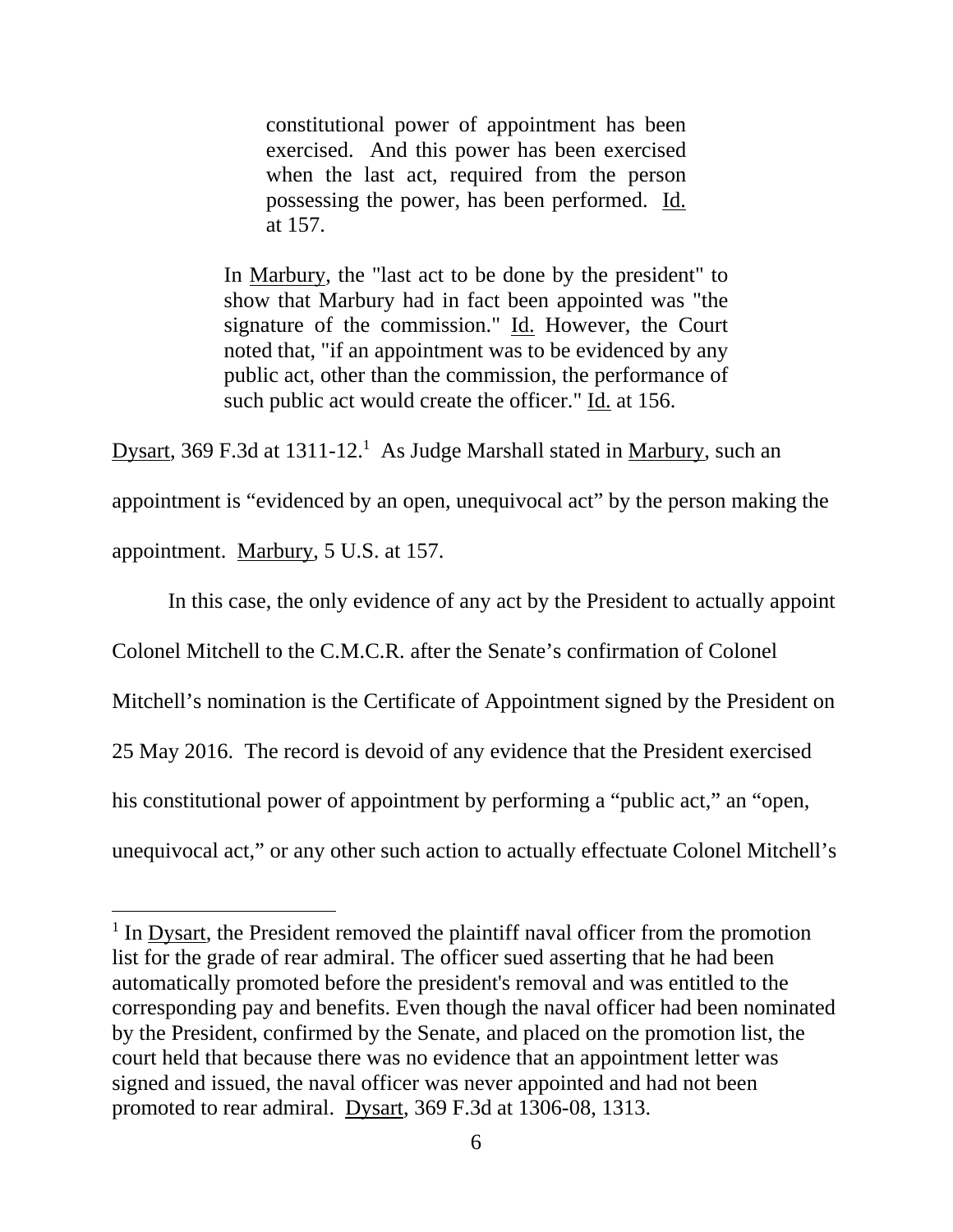appointment prior to his signature on the Certificate of Appointment on 25 May 2016.

Thus, when AFCCA issued its decision in Appellant's case on 12 May 2016, Colonel Mitchell was not yet appointed as a C.M.C.R. appellate military judge. While Colonel Mitchell had been nominated by the President and confirmed by the Senate to be an appointed appellate military judge on the C.M.C.R. by the time AFCCA issued its decision on 12 May 2016, the President had not yet actually appointed him as a C.M.C.R. appellate military judge. That appointment would not come until 13 days later on 25 May 2016.

As Colonel Mitchell was not yet an appointed C.MC.R. appellate military judge when he participated as an AFCCA appellate judge in Appellant's AFCCA decision on 12 May 2016, any issues related to Colonel Mitchell's appointment to the C.M.C.R. are moot as it relates to either Appellant's AFCCA decision or Colonel Mitchell's participation in that decision.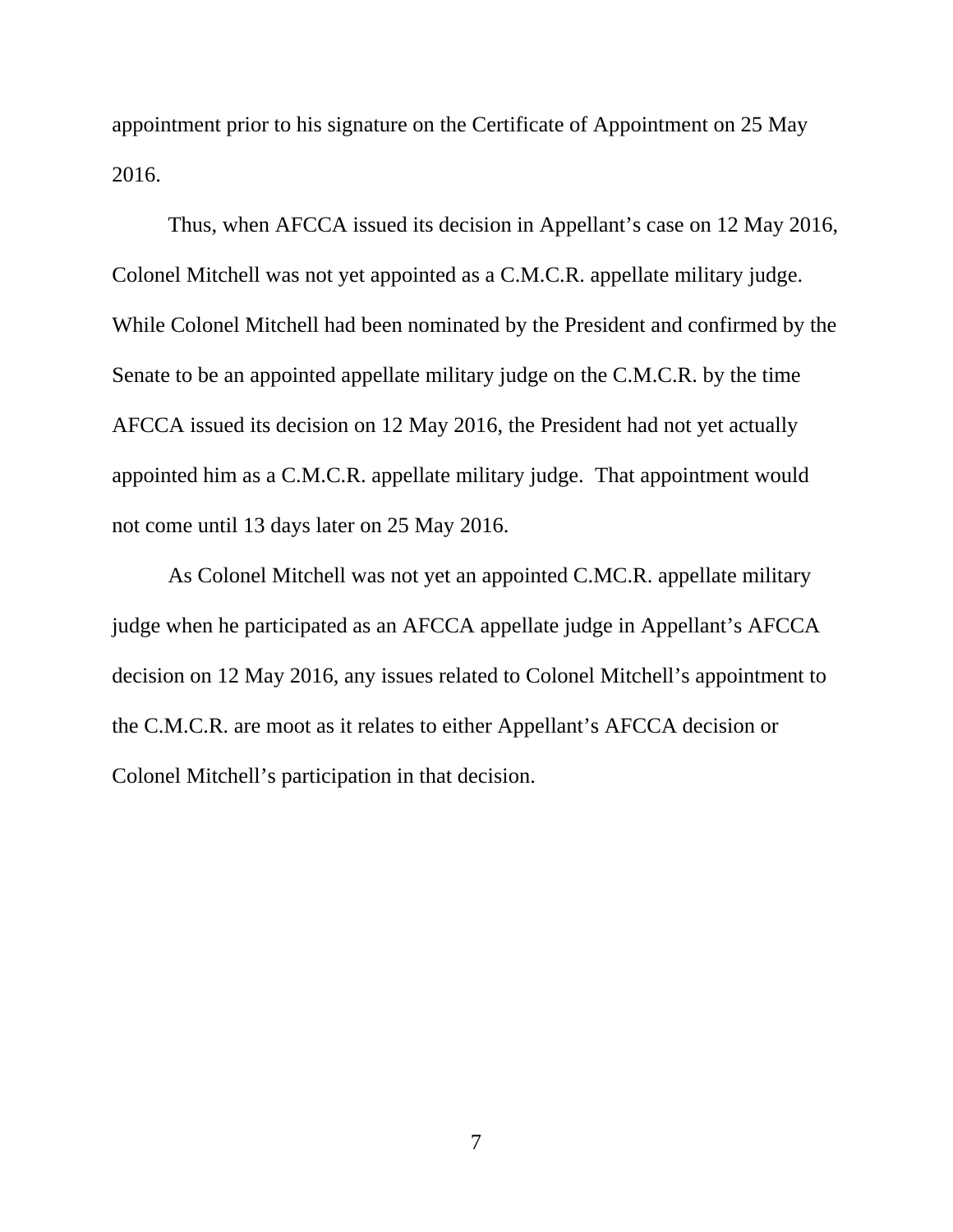### **CONCLUSION**

WHEREFORE, the United States respectfully requests that this Court deny

Appellant's claims as moot and affirm AFCCA's decision.

Unt Pl

 G. MATT OSBORN, Maj, USAF Appellate Government Counsel Air Force Legal Operations Agency United States Air Force 1500 W. Perimeter Rd., Ste. 1190 Joint Base Andrews, MD 20762 (240) 612-4800 Court Bar. No. 32986

GERALD R. BRUCE Associate Chief, Government Trial And Appellate Counsel Division Air Force Legal Operations Agency United States Air Force 1500 W. Perimeter Rd., Ste. 1190 Joint Base Andrews, MD 20762 (240) 612-4800 Court Bar No. 27428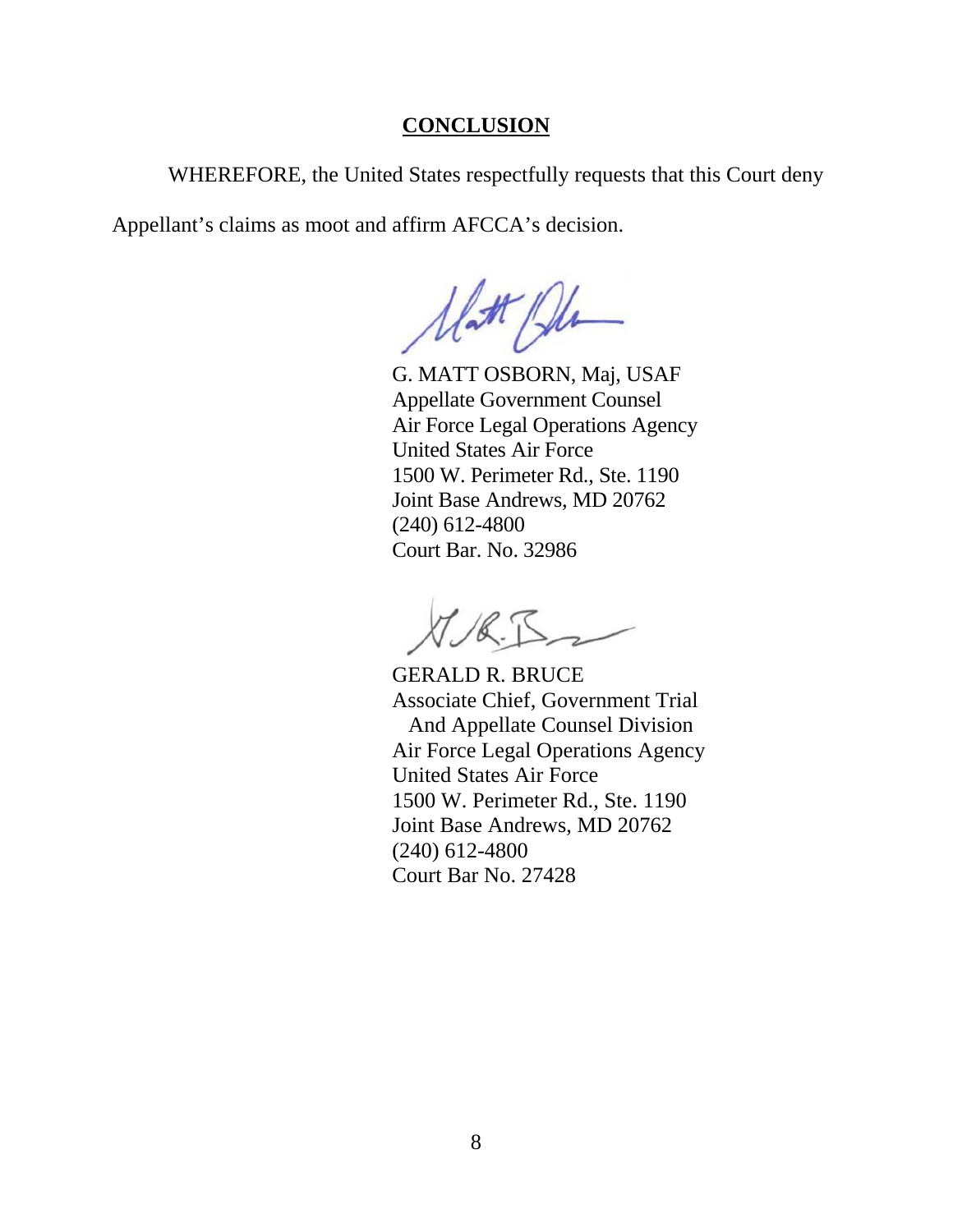Katte E. Oler

KATHERINE E. OLER, Colonel, USAF Chief, Government Trial and Appellate Counsel Division Air Force Legal Operations Agency United States Air Force 1500 Perimeter Road, Suite 1190 Joint Base Andrews NAF, MD 20762 (240) 612-4815 Court Bar No. 30753

## **CERTIFICATE OF FILING AND SERVICE**

I certify that a copy of the foregoing was delivered to the Court and the Air

Force Appellate Defense Division on 1 December 2016.

Matt Ph

 G. MATT OSBORN, Maj, USAF Appellate Government Counsel Air Force Legal Operations Agency United States Air Force 1500 W. Perimeter Rd., Ste. 1190 Joint Base Andrews, MD 20762 (240) 612-4800 Court Bar. No. 32986